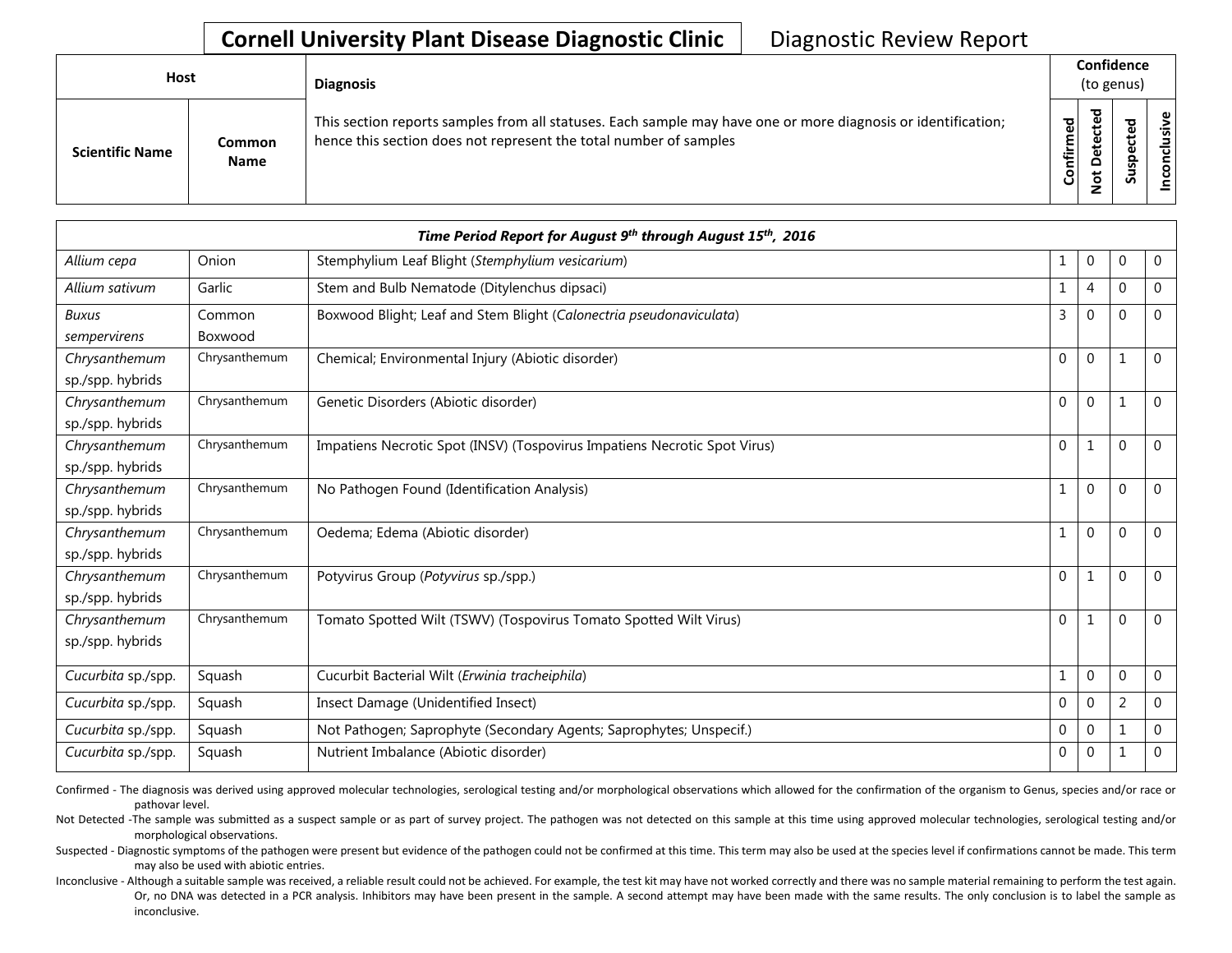## **Cornell University Plant Disease Diagnostic Clinic** | Diagnostic Review Report

| Host                   |                       | <b>Diagnosis</b>                                                                                                                                                                   |           | Confidence<br>(to genus) |  |          |
|------------------------|-----------------------|------------------------------------------------------------------------------------------------------------------------------------------------------------------------------------|-----------|--------------------------|--|----------|
| <b>Scientific Name</b> | Common<br><b>Name</b> | This section reports samples from all statuses. Each sample may have one or more diagnosis or identification;<br>hence this section does not represent the total number of samples | Confirmed | ᇃ<br>$\circ$<br>سه       |  | Φ<br>ั๊ด |

| Cucurbita sp./spp. | Squash       | Referred to Specialist (Identification Analysis)                    | 1              | 0              | $\mathbf 0$    | 0              |
|--------------------|--------------|---------------------------------------------------------------------|----------------|----------------|----------------|----------------|
| Edgeworthia        | Paperbush    | Additional Sample Requested (Identification Analysis)               | 1              | $\Omega$       | $\overline{0}$ | 0              |
| sp./spp.           |              |                                                                     |                |                |                |                |
| Edgeworthia        | Paperbush    | Not Pathogen; Saprophyte (Secondary Agents; Saprophytes; Unspecif.) | $\mathbf{1}$   | $\overline{0}$ | $\overline{0}$ | 0              |
| sp./spp.           |              |                                                                     |                |                |                |                |
| Lavandula sp./spp. | Lavender     | Crown Rot; Root Rot; Stem Rot (Phytophthora sp./spp.)               | $\mathbf{1}$   | 0              | $\overline{0}$ | 0              |
| Lavandula sp./spp. | Lavender     | Stem and Crown Rot (Phytophthora nicotianae)                        | 0              | 0              | $\mathbf{1}$   | 0              |
| Nicotiana sp./spp. | Nicotiana    | Referred to Specialist (Identification Analysis)                    | 1              | 0              | $\overline{0}$ | 0              |
| Nicotiana sp./spp. | Nicotiana    | Unknown Abiotic Disorder (Abiotic disorder)                         | $\mathbf 0$    | 0              | 1              | $\Omega$       |
| Picea glauca       | White Spruce | Not Pathogen; Saprophyte (Secondary Agents; Saprophytes; Unspecif.) | 1              | 0              | $\Omega$       | $\Omega$       |
| Picea glauca       | White Spruce | Unknown Abiotic Disorder (Abiotic disorder)                         | $\mathbf{0}$   | 0              |                | 0              |
| Quercus rubra      | Northern Red | Oak Twig Canker and Dieback (Botryosphaeria quercuum)               | 1              | $\Omega$       | $\overline{0}$ | $\Omega$       |
|                    | oak          |                                                                     |                |                |                |                |
| Quercus rubra      | Northern Red | Scale Insects (Order homoptera)                                     |                | $\Omega$       | $\overline{0}$ | $\Omega$       |
|                    | oak          |                                                                     |                |                |                |                |
| Rhododendron       | Rhododendron | Not Pathogen; Saprophyte (Secondary Agents; Saprophytes; Unspecif.) | $\overline{2}$ | 0              | $\mathbf 0$    | $\overline{0}$ |
| sp./spp.           |              |                                                                     |                |                |                |                |
| Rhododendron       | Rhododendron | Unknown Abiotic Disorder (Abiotic disorder)                         | $\mathbf 0$    | $\Omega$       | $\overline{2}$ | $\overline{0}$ |
| sp./spp.           |              |                                                                     |                |                |                |                |
| Rubus sp./spp.     | Raspberry    | Dagger Nematodes (Xiphinema sp./spp.)                               | 1              | 0              | $\Omega$       | $\Omega$       |
| Syringa sp./spp.   | Lilac        | Moisture Stress (Abiotic disorder)                                  | $\mathbf 0$    | 0              | 1              | 0              |
| Syringa sp./spp.   | Lilac        | Not Pathogen; Saprophyte (Secondary Agents; Saprophytes; Unspecif.) | $\mathbf 1$    | 0              | $\overline{0}$ | 0              |
|                    |              |                                                                     |                |                |                |                |

Confirmed - The diagnosis was derived using approved molecular technologies, serological testing and/or morphological observations which allowed for the confirmation of the organism to Genus, species and/or race or pathovar level.

Not Detected -The sample was submitted as a suspect sample or as part of survey project. The pathogen was not detected on this sample at this time using approved molecular technologies, serological testing and/or morphological observations.

Suspected - Diagnostic symptoms of the pathogen were present but evidence of the pathogen could not be confirmed at this time. This term may also be used at the species level if confirmations cannot be made. This term may also be used with abiotic entries.

Inconclusive - Although a suitable sample was received, a reliable result could not be achieved. For example, the test kit may have not worked correctly and there was no sample material remaining to perform the test again. Or, no DNA was detected in a PCR analysis. Inhibitors may have been present in the sample. A second attempt may have been made with the same results. The only conclusion is to label the sample as inconclusive.